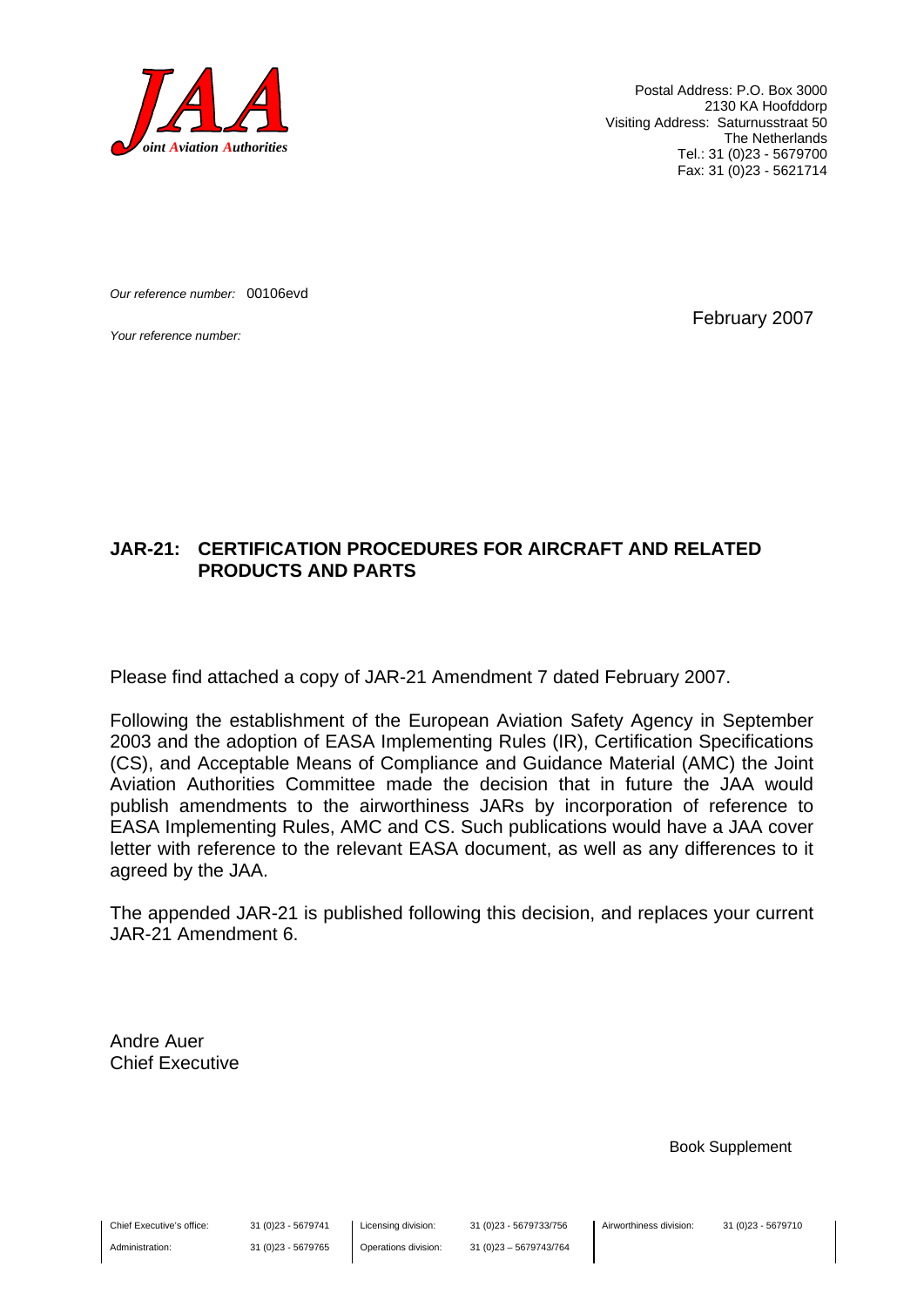# **Joint Aviation Requirements**

## **JAR–21**

**Certification Procedures For Aircraft and Related Products and Parts** 

**Joint Aviation Authorities**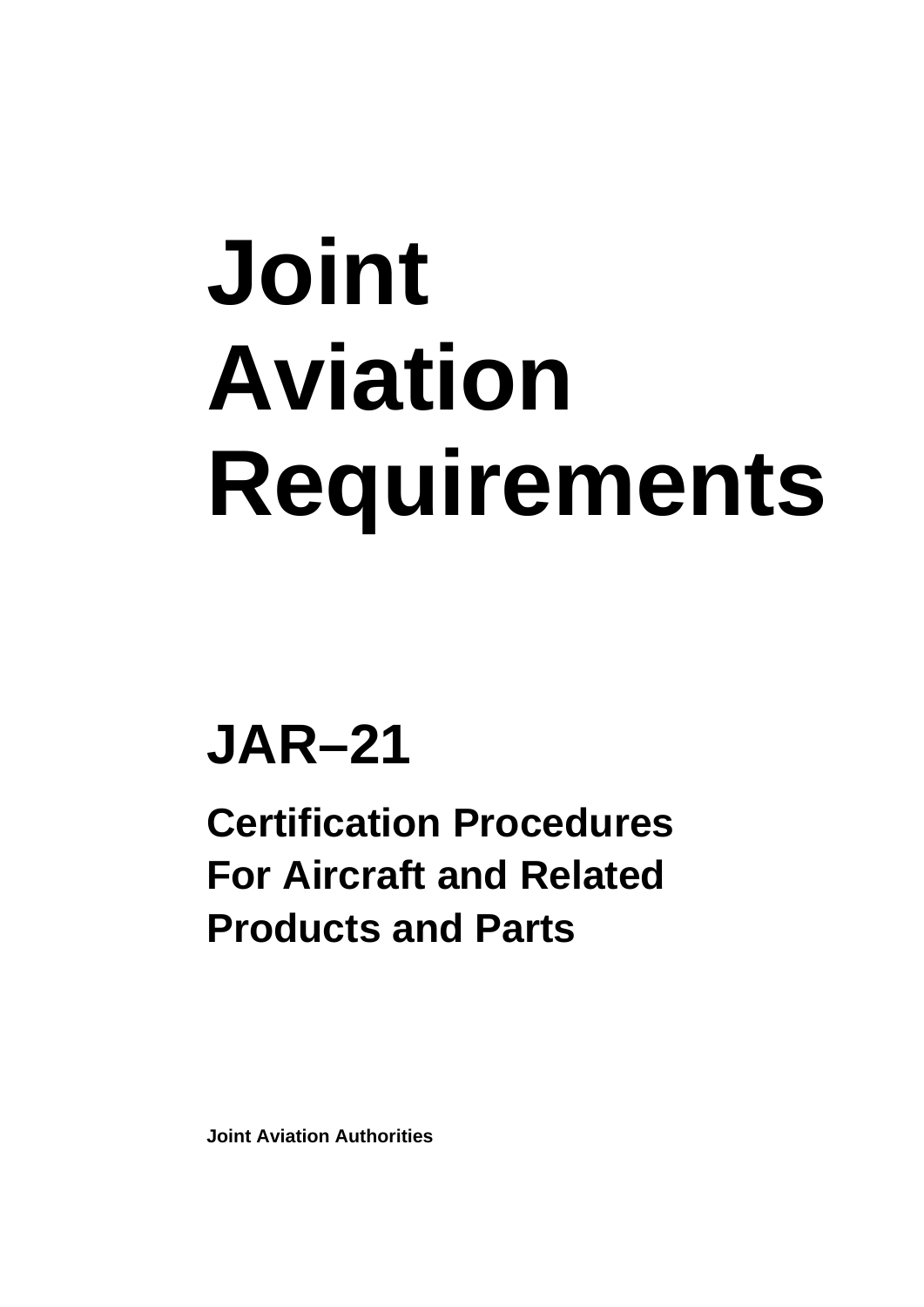# **Joint Aviation Requirements**

## **JAR–21**

### **Certification Procedures For Aircraft and Related Products and Parts**

Amendment 7 February 2007

All rights reserved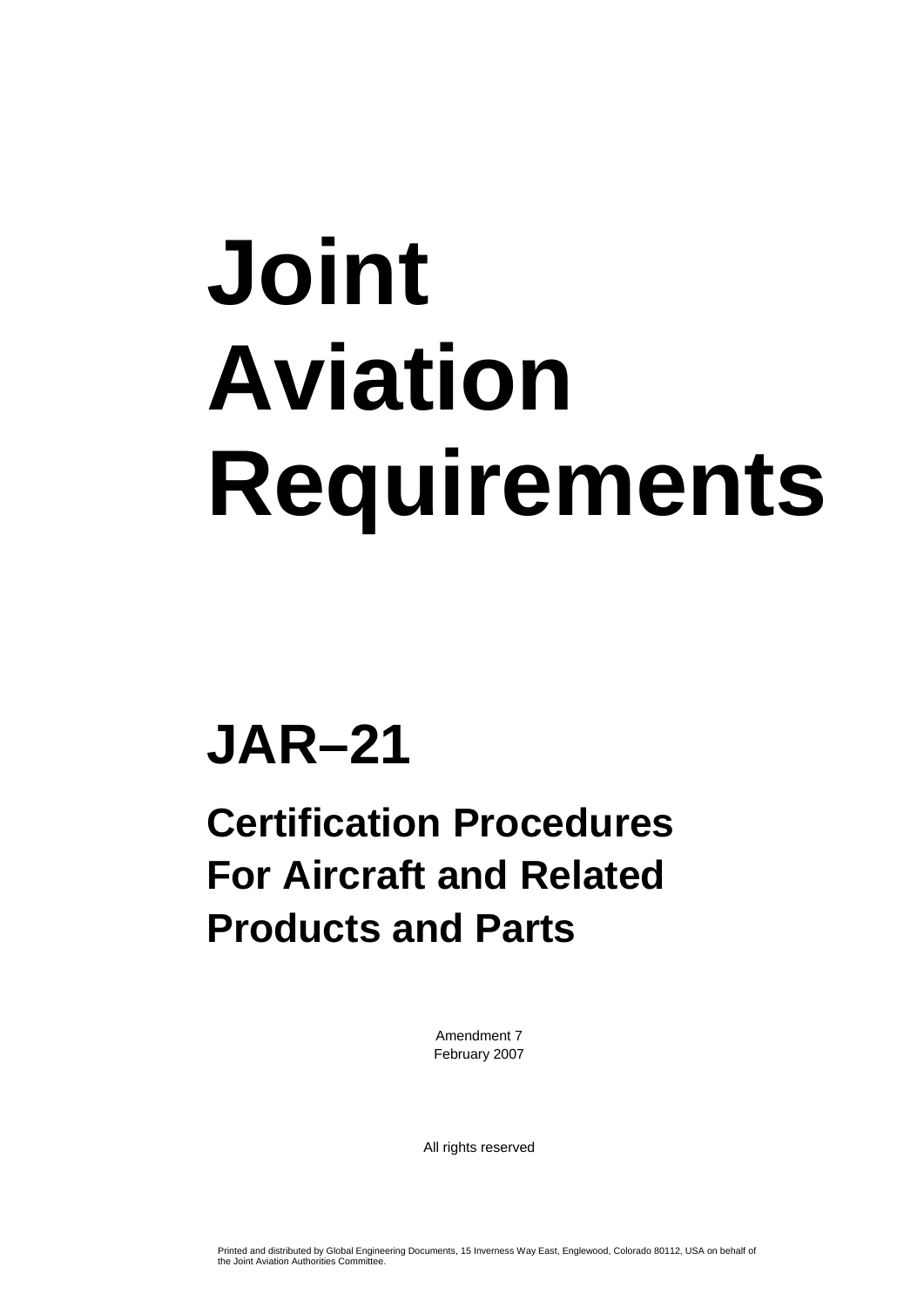The members of the Joint Aviation Authorities Committee are representatives of the Civil Aviation Authorities of the countries and of the European Aviation Safety Agency (EASA) that have signed the 'Arrangements Concerning the Development and the Acceptance of Joint Aviation Requirements'. A list of these members is kept by European Civil Aviation Conference, 3 bis Villa Emile Bergerat, 92522 NEUILLY SUR SEINE Cedex, France.\*

Further printed copies of the Joint Aviation Authorities Documents can be purchased from Global Engineering Documents, whose world wide offices are listed on the JAA website [\(www.jaa.nl](http://www.jaa.nl/)) and Global website ([www.global.ihs.com\).](http://www.global.ihs.com)/)

For electronic versions of Joint Aviation Authorities Documents please refer to the website of Information Handling Services (IHS) on [www.ihsaviation.com](http://www.ihsaviation.com/), where you will find information on how to order.

Enquiries regarding the contents should be addressed to Central JAA, Saturnusstraat 50, PO Box 3000, 2130 KA HOOFDDORP, Netherlands (publications@jaa.nl)

\* These members are:

**<sup>[</sup>**Albania, Armenia, Austria, Belgium, Bosnia & Herzegovina, Bulgaria, Croatia, Cyprus, Czech Republic, Denmark, Estonia, Finland, Former Yugoslav Republic of Macedonia (FYROM), France, Germany, Greece, Hungary, Iceland, Ireland, Italy, Latvia, Lithuania, Luxembourg, Malta, Monaco, Netherlands, Norway, Poland, Portugal, Republic of Moldova, Romania, Serbia & Montenegro, Slovak Republic, Slovenia, Spain, Sweden, Switzerland, Turkey, Ukraine, and United Kingdom.**]**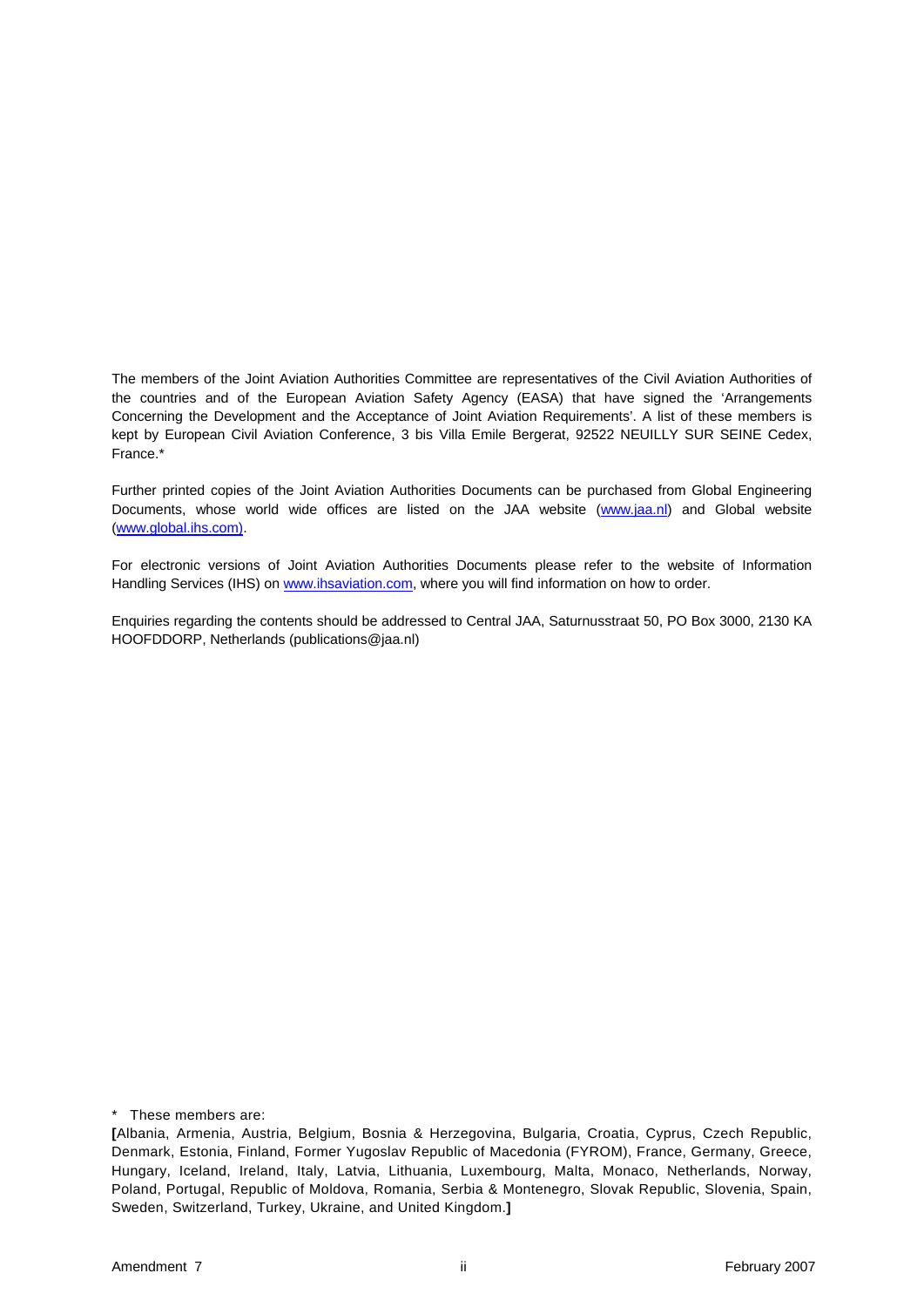JAR-21 Section 1A consists of:

- a) The articles 1, 2, 3, 4, and 5 of the Regulation (EC) No 1702/2003 dated 24 September 2003 as amended by the articles 1 and 2 of the Regulation (EC) No 706/2006 dated 8 May 2006.
- b) The Section A (except paragraphs 21A.16 and 21A.18(c)) of the Annex to the Regulation (EC) No 1702/2003 dated 24 September 2003, (also called Part 21) as amended by the articles 1 and 2 of the Regulation (EC) No 381/2005 dated 7 March 2005

JAR-21 Section 1B consists of:

a) The Section B of the Annex to the Regulation (EC) No 1702/2003 dated 24 September 2003, (also called Part 21).

JAR-21 Section 2 consists of:

- a) The Articles 1 and 2 of the EASA Executive Director Decision 2003/01/RM dated 17 October 2003.
- b) The Appendices I to IX of the Annex to the Regulation (EC) No 1702/2003 dated 24 September 2003, (also called Part 21).
- c) The Annex to the EASA Executive Director Decision 2003/01/RM dated 17 October 2003, (also called AMC and GM related to Part 21).

Note 1:

For all references to "Agency" and "Competent Authority" please read "Joint Aviation Authorities" or "the authority" as appropriate*."*

Note 2:

Forms proposed in the Appendix of the Annex to the Regulation (EC) No 1702/2003 dated 24 September 2003 should be adapted to the national legislation.